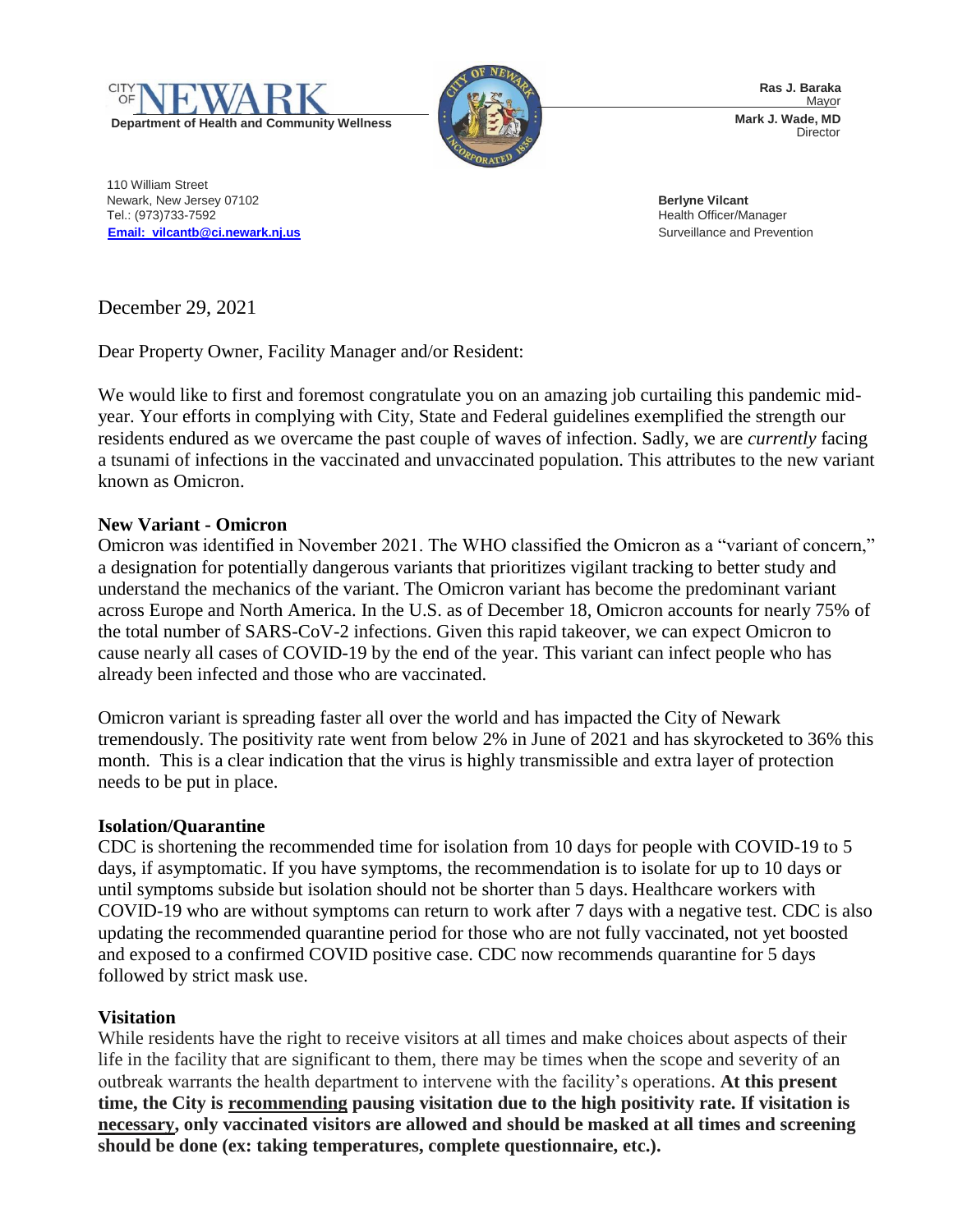The City will continue to monitor cases in our most vulnerable population including seniors and residents at Long-term Care facilities as we continue to modify recommendations based on science and data.

### **Mask mandate**

In response to this explosion of cases, the Mayor has signed an executive order mandating mask wearing throughout the City indoors and outdoors as of December 20, 2021. The mandate applies to EVERYONE regardless of the vaccination status. Other mandates may be imposed in the future to take the necessary steps to safeguard and ensure the health, safety and welfare of the citizens throughout the City.

### **Vaccination/boosters**

Omicron remains sensitive to the vaccine. That's why you need a third dose of the vaccine to help protect you from serious illness and hospitalization. If you infect someone who hasn't been vaccinated or who is vaccinated but is weakened, that person can become seriously ill with COVID-19. A third shot of the vaccine is therefore important to protect yourself against disease. Boosters are available right now. Booster eligibility is as follows:

- Ages 18 years and up
- $\bullet$  6 months after the 2<sup>nd</sup> dose of Pfizer or Moderna
- 2 months after single dose of J&J

The CDC and other experts have said that the majority of people who are exposed to this new variant have mild symptoms and recover due to the vast majority of residents who are vaccinated. Currently, reports indicate that 84% of Newark residents 12 years and up have received at least one dose and 70% are fully vaccinated. However, this variant is a public health concern and the City is advising people to remain vigilant when going out to the community. You can follow these simple steps to avoid the spread of the disease:

- $\triangleright$  GET VACCINATED!! (vaccines available for age 5 and up)
- $\triangleright$  GET BOOSTED!! (booster shots available for age 18 and up)
- $\triangleright$  GET TESTED!!
- $\triangleright$  Wear a mask correctly over your nose and mouth when indoors and outdoors
- $\triangleright$  Wash/sanitize your hands frequently
- $\triangleright$  Practice social distancing (6 feet away) if you do not know vaccination status
- $\triangleright$  Refrain from accepting visitors who are not fully vaccinated
- $\triangleright$  Cover coughs and sneezes (blow in tissue and throw away or cover with elbow)
- $\triangleright$  Avoid close contact with anyone who is sick
- $\triangleright$  Constantly ventilate your rooms by opening a window or installing an air purifier
- $\triangleright$  Clean and disinfect common areas, surfaces, phones, keyboards, door knobs, etc.